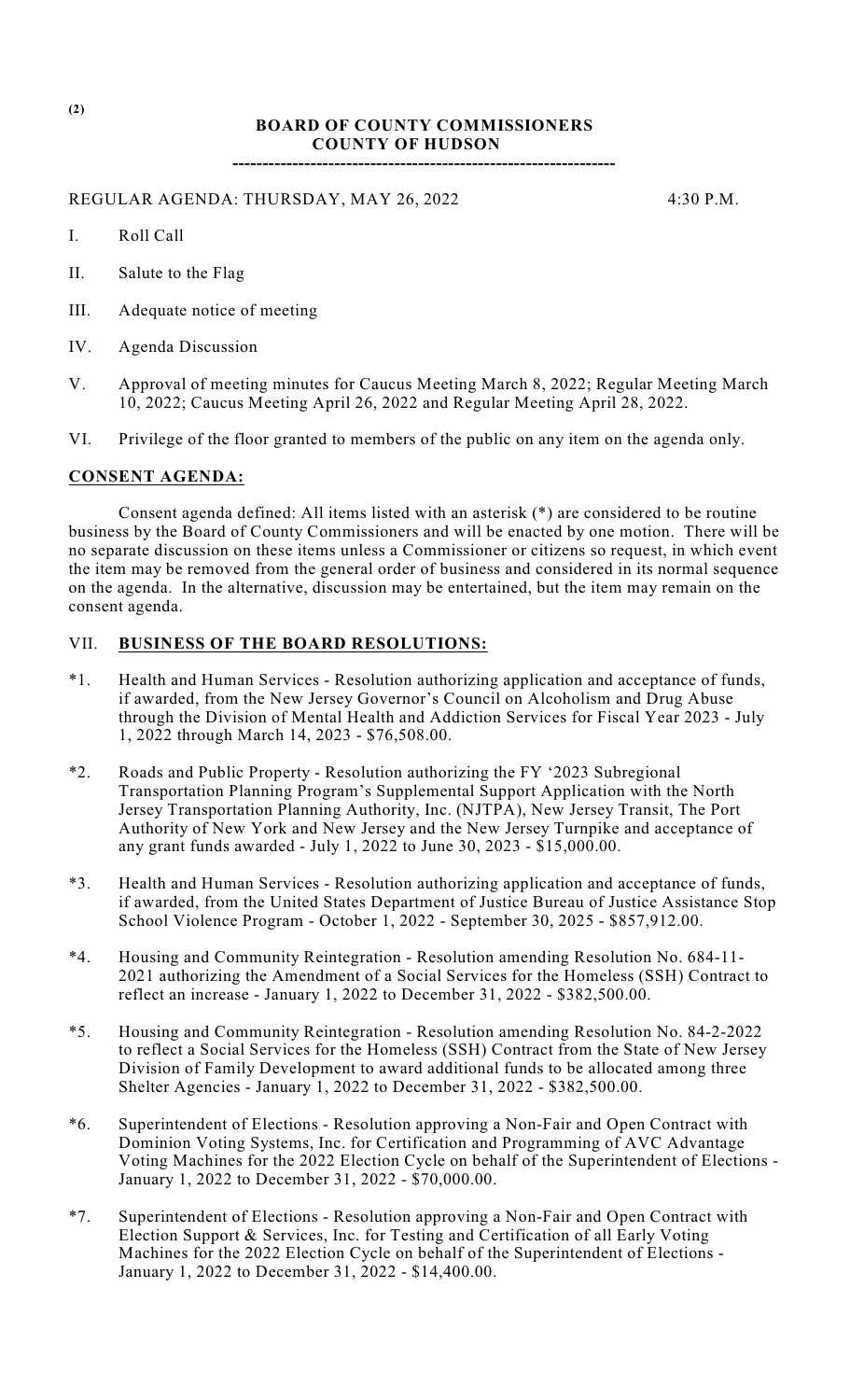- \*8. Corrections Resolution awarding Professional Services Contract Non Fair and Open for Crisis Intervention Training at the Hudson County Correctional Center to E. Carolina Montoya, PSY D., P.A. - \$68,600.00.
- \*9. Prosecutor's Office Resolution approving payment to HCPBB36, Inc. dba Allied Auto Care Center for Car Wash Services on behalf of the Prosecutor's Office - March 1, 2022 to December 31, 2022 - \$3,500.00.
- \*10. Cultural and Heritage Affairs / Tourism Development Resolution authorizing payment to Travel Plaza Media, LLC/Latcor Media LLC for an Insertion Order for Hudson County Tourism Advertising - May 2, 2022 to September 11, 2022 - \$13,750.00.
- \*11. Cultural and Heritage Affairs / Tourism Development Resolution authorizing payment to Time Out America, LLC for an Insertion Order for Hudson County Tourism Advertising - May 15, 2022 to October 1, 2022 - \$25,000.00.
- \*12. Sheriff's Office Resolution approving payment for Annual Support and Maintenance of Proprietary Computer Hardware and Software Visual Computer Solutions, Inc. on behalf of the Sheriff's Office - June 1, 2022 to May 30, 2023 - \$3,872.62.
- \*13. Cultural & Heritage Affairs / Tourism Development Resolution amending Resolution No. 104-2-2022 and approving additional funds for Effectv, a Comcast Company for an Insertion Order for Tourism Advertising - May 20, 2022 to May 30, 2022 - \$2,706.00.
- \*14. Purchasing Approve Purchasing Agent's award, purchases made under State Contracts:

|       | <b>VENDOR</b>                                   | <b>COMMODITY</b>                                                      | <b>AMOUNT</b> | DEPT.                                       |
|-------|-------------------------------------------------|-----------------------------------------------------------------------|---------------|---------------------------------------------|
| a.    | Adapco, Inc.<br>Samford, FL                     | Chemicals for Mosquito<br>Control                                     | \$10,000.00   | Roads &<br><b>Public Property</b>           |
| $b$ . | ***Business Furniture,<br>Inc.<br>Elizabeth, NJ | <b>COVID Screens at</b><br>Meadowview                                 | \$27,580.20   | Prosecutor's<br>Office                      |
| c.    | Dell Marketing<br>Pittsburgh, PA                | Replace Old and Non-<br><b>Supported Computers</b><br>$(\$33,230.75)$ | \$83,230.75   | Correctional<br>Center                      |
|       |                                                 | <b>Computer Supplies</b><br>$(\$50,000.00)$                           |               |                                             |
| d.    | Grainger, Inc.<br>Vineland, NJ                  | <b>Industrial Supplies</b>                                            | \$50,000.00   | Various                                     |
| e.    | Insight Public Sector<br>Tempe, AZ              | <b>CSI Support Software</b><br>Maintenance                            | \$91,125.40   | Prosecutor's<br>Office                      |
| f.    | Lab Corp.<br>Burlington, NC                     | <b>DNA</b> Testing                                                    | \$20,000.00   | Various                                     |
| g.    | */**M&G Auto<br>North Bergen, NJ                | <b>Auto Parts</b><br>(Motor Pool)                                     | \$75,000.00   | Roads &<br><b>Public</b><br><b>Property</b> |
| h.    | ****Rachles/Micheles<br><b>Clifton</b> , NJ     | Gasoline<br>(87 Octane)                                               | \$180,000.00  | Roads &<br><b>Public</b><br><b>Property</b> |
| Ι.    | *WB Mason Co.<br>Secaucus, NJ                   | <b>Office Supplies</b>                                                | \$75,000.00   | <b>Various</b>                              |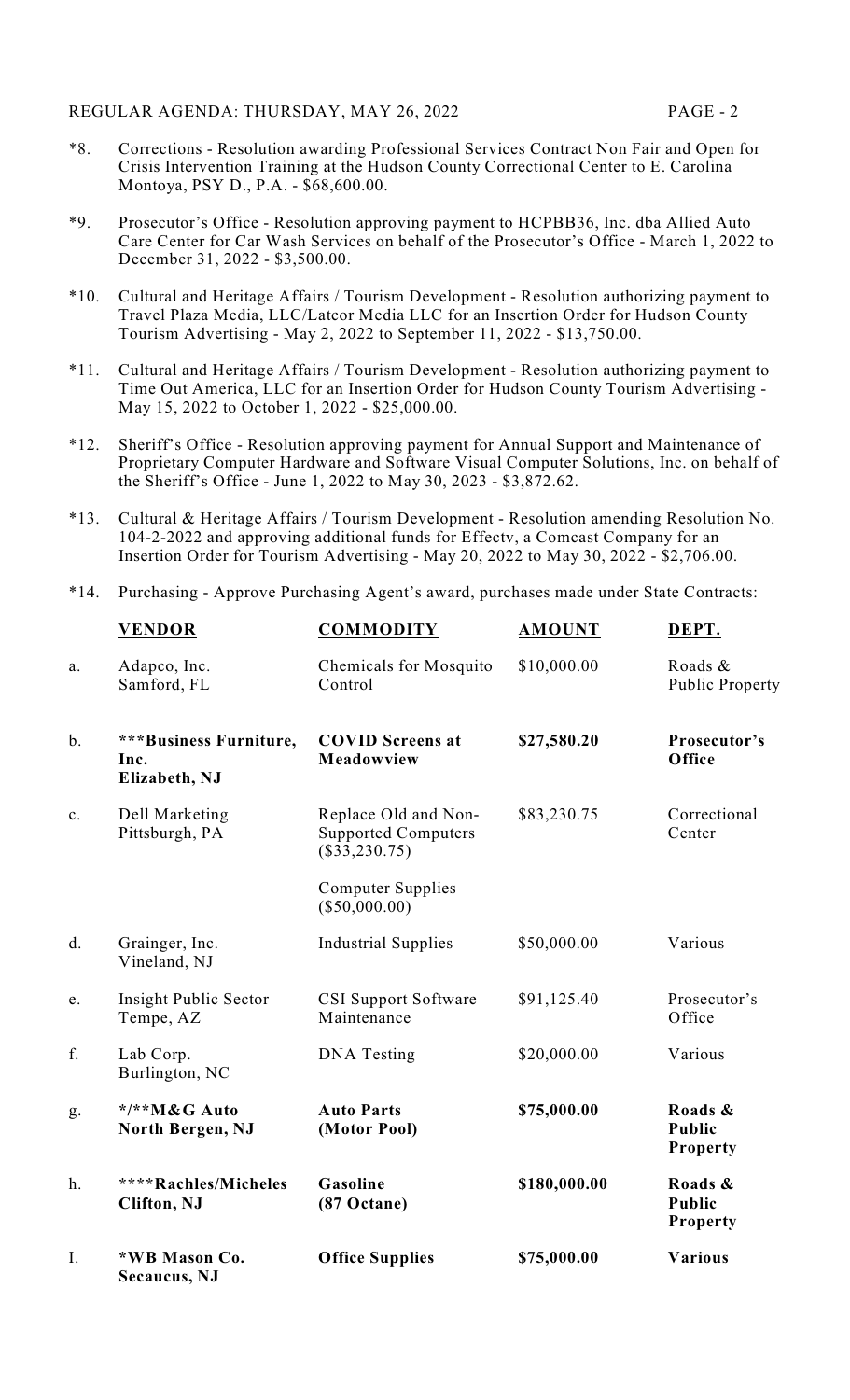| <b>VENDOR</b>                 | <b>COMMODITY</b>                   | <b>AMOUNT</b> | DEPT.   |
|-------------------------------|------------------------------------|---------------|---------|
| Xerox Corp.<br>Petersburg, FL | Service Maintenance<br>for Copiers | \$75,000.00   | Various |
|                               | <b>TOTAL</b>                       | \$686,936.35  |         |

**\*Denotes: Hudson County Vendor \*\*Denotes: SBE \*\*\*Denotes: MBE \*\*\*\*Denotes: WBE**

\*15. Purchasing - Purchases made under Bergen County Cooperative Pricing System:

|    | <b>VENDOR</b>                     | <b>COMMODITY</b>            | <b>AMOUNT</b> | <b>DEPT</b>      |
|----|-----------------------------------|-----------------------------|---------------|------------------|
| a. | *SHI International Citrix Virtual |                             | \$180,393.05  | Finance          |
|    | Somerset, NJ                      | <b>Application Licenses</b> |               | & Administration |
|    |                                   | & ConnectWise Software      |               |                  |
|    |                                   | (MIS)                       |               |                  |
|    |                                   | <b>TOTAL</b>                | \$180,393.05  |                  |

**\*Denotes: MWBE**

\*16. Purchasing - Purchases made under the Educational Services Commission of New Jersey Pricing System, formally known as "The Middlesex Regional Educational Services Commission":

|    | <b>VENDOR</b>                                            | <b>COMMODITY</b>                                                                   | <b>AMOUNT</b> | DEPT.                  |
|----|----------------------------------------------------------|------------------------------------------------------------------------------------|---------------|------------------------|
| a. | *Business Furniture, Inc. COVID Screens<br>Elizabeth, NJ | at Meadowview                                                                      | \$47,028.24   | Prosecutor's<br>Office |
| b. | **Murray Paving<br>Hackensack, NJ                        | \$220,940.37<br><b>Lincoln Park the View</b><br><b>Dining Facility Parking lot</b> |               | Parks                  |
|    |                                                          | <b>TOTAL</b>                                                                       | \$267,968.61  |                        |

**\*Denotes: MBE \*\*Denotes: SBE**

- \*17. Purchasing Approve Purchasing Agent's Awards:
- a. Plumbing Supplies for Various County Departments (Set-Aside) One (1) Responsive Reply - Two Year (2) period - Duncan Hardware - Contract shall not exceed \$87,278.50.
- b. Purchase of Double Pillow Mattresses for the Department of Corrections and Rehabilitation - One (1) Responsive Reply - Two Year (2) period - Charm-Tex - Contract shall not exceed \$43,740.00.
- c. REQUEST FOR FUNDS Plumbing Services Various Departments Due to unexpected demand for Plumbing Services for various Hudson County Departments, additional funds are requested for this Open Ended Contract as follows: William J. Guarini, Inc. -

| Original Contract Amount: | \$294,000.00 |
|---------------------------|--------------|
| Contract Addition No. 1   | \$175,000.00 |
| Contract Addition No. 2   | \$200,000.00 |
| Contract Addition No. 3   | \$50,000.00  |
| Contract Addition No. 4   | \$150,000.00 |
| Contract Addition No. 5   | \$30,000.00  |
| Contract Addition No. 6   | \$250,000.00 |
| Contract Addition No. 7   | \$92,000.00  |
| Contract Addition No. 8   | \$150,000.00 |
| Contract Addition No. 9   | \$100,000.00 |
| Contract Addition No. 10  | \$260,000.00 |